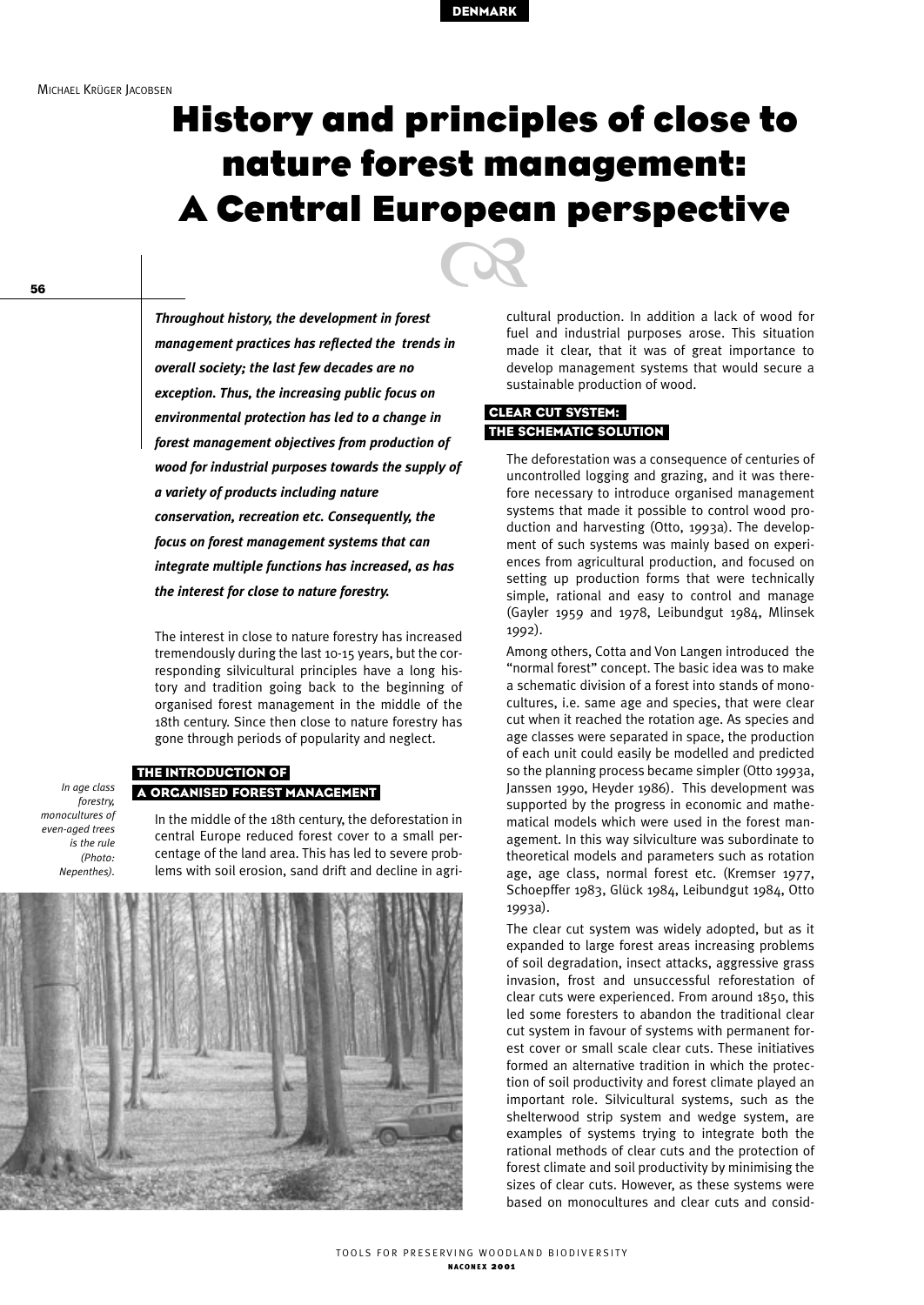ered each stand as the smallest management unit they were not fundamentally different from the traditional clear cut system (Schoepffer 1983, Otto 1993a).

**Close to nature forestry - an alternative solution.** From the beginning, the schematic clear cut system was opposed by foresters who believed that the stability and growth problems experienced in those systems occurred as a consequence of the monoculture and clear cut methods. They considered forestry based on ecological principles as the most stable and sustainable forest management (Otto 1993a) and therefore clear cut systems were not implemented in some old forest areas. Instead foresters continued old silvicultural systems based on permanent forest cover and natural regeneration (Fleder 1984). This was mainly the case in mountainous areas and especially in Switzerland where forestry based on structurally and species diverse stands was practised on a large scale by the end of the 19th century (Otto 1993a).

The objective of these management systems was to optimise the long term productivity of the forest (sustainable yield) by preserving the forest climate (permanent forest cover) and soil productivity. The overall idea was that ecologically sound forestry was a precondition for achieving the best economical result in the long run and so factors such as soil conditions, forest climate, flora and fauna were central factors in the decision making process (Leibundgut 1984, Gayler 1959).

One of the pioneers was Professor Karl Gayer whose ideas are still central to close to nature forestry. In 1886 he published a book titled "Der Gemischte Wald - seine Begründung und Plege insbesondere durch horst und gruppenwirtschaft" in which he advocates for management systems based on small scale interference and group selection system as the best methods for establishing and maintaining mixed forests. In addition the practical examples and the theory of single tree selection system put forward by Biolley, enhanced the interests of close to nature forestry (Schütz 1990, Gayler 1959, Leibundgut 1983, Fleder 1976, Otto 1993a).

The single tree selection system (plenterwald) has been referred to by some foresters, as the ideal of close to nature forestry as it represents the ideal structure for permanent forest cover (Heyder 1986, Wobst 1954). However, the single tree selection system is not basically a natural structure (Assmann 1950a and 1950b, Lamprecht 1977), and can only be maintained by active thinning (Schütz 1990) and under certain growth conditions (Hassenkamp 1955, Heyder 1986).The single tree selection system has therefore never been officially recognised as the ideal close to nature forest management system. In general most of the foresters working with close to nature forestry did not focus on a certain stand structure as the overall objective, but saw the forest structure as a result of management by the following principles:

• maintaining soil productivity by permanent forest cover and by leaving litter and branches on the site after harvesting

• optimising the wood production by establishing stable stands

• single tree management and abandonment of rotation age

• natural regeneration and prolonged regeneration phases

• permanent forest cover and no (large) clear cuts (Gadow 1982, Mayer 1984)

#### SUCCESS AND FAILURE IN THE 20TH CENTURY

During the  $18<sup>th</sup>$  and  $19<sup>th</sup>$  century the interest in close to nature forestry among foresters and scientists was, in general, very low. The reason for this was not only that close to nature forestry seemed less rational from a technical and planning point of view, but also that industrialisation and technological development had fostered the general idea that man could (should) control nature and should not be dictated by it.

**The Dauerwald movement.** The outcome of the First World War led to a state of depression and "creative uncertainty" in Germany as a whole. In the forestry sector it lead to a renaissance of the ideas of close to nature forestry (Heyder 1986, Wobst 1979).

A few years after the war, in 1920, Alfred Möller published an article in which he introduced the principle of "Stetigkeit der Waldwesen" which was based on a description of the forest as an organism made up by interdependent elements. He concluded that forest management should not break the links between these elements by creating large disturbances in the forest structure and composition (Leiber 1966, Heyder 1986).

The theory was supported by results from the forest district of Bärenthoren (approximately 100 km southwest of Berlin) where the forest practice had been based on principles of close to nature forest management for 40 years. The results published by Möller showed that close to nature forest management lead to an increase in wood production, more fertile regeneration and increased site productivity. Even though these results and conclusions were proven to be biased (by Krutsch and Weck in 1935) it

*Clearcutting and replanting is a common regeneration method within age class forestry. (Photo: Nepenthes).*

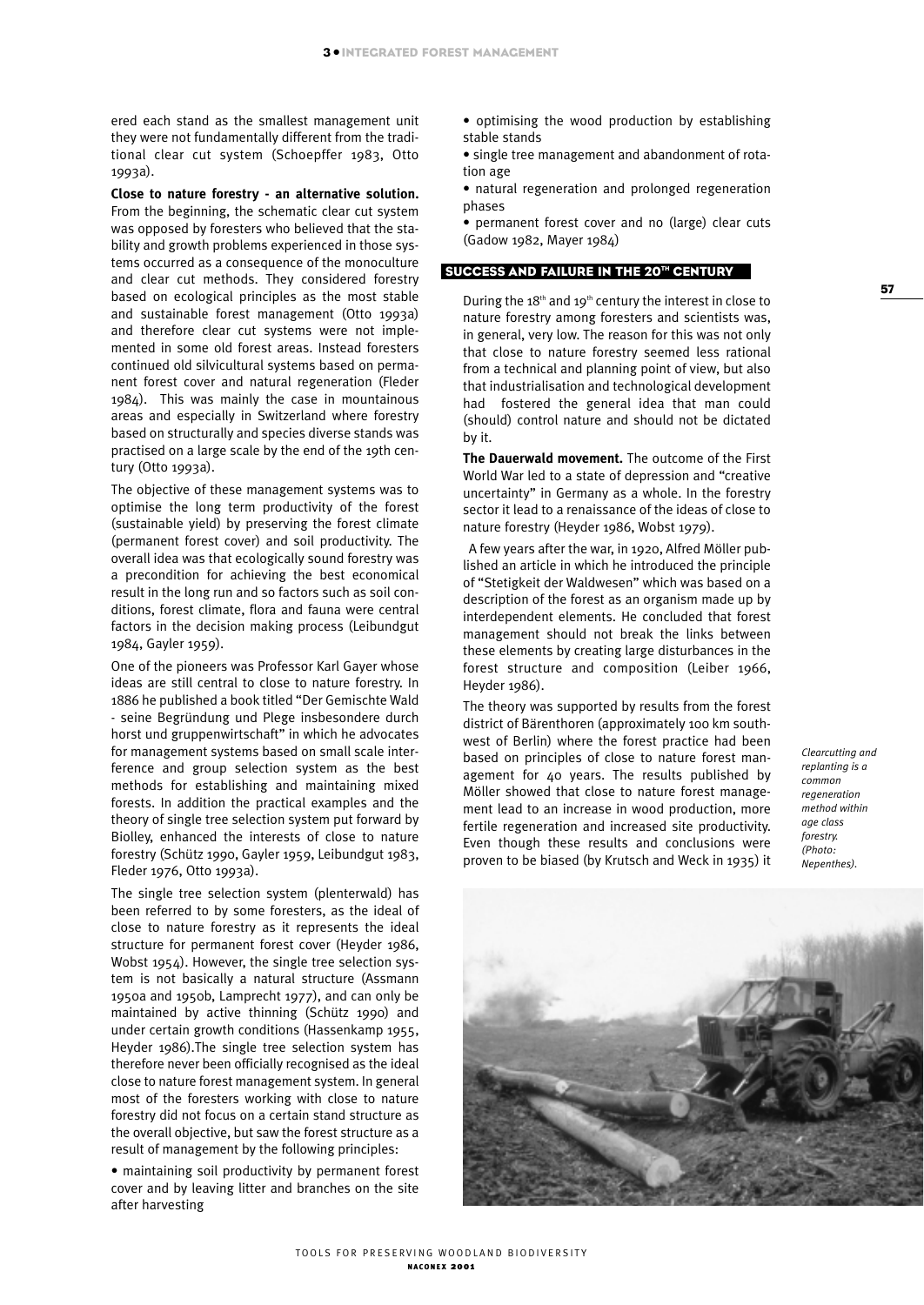did not influence the immediate enthusiasm that Möllers ideas and results caused (Heyder 1986). The ideas were adapted by many foresters and formed the so called Dauerwald-movement, which also influenced forest management in other countries (Möller 1923, Sabroe 1957). The reasons for the success of the Dauerwald-movement were that Möller advocated the system in a scientific context and that the principles were closely linked to a concrete example that seemed to prove the advantages of the silvicultural system.

However, the success of the Dauerwald-movement lasted only a few years. Thus, in three years the atmosphere at the forestry meetings changed from "Dauerwald all-überall !" to "Dauerwald with great care !".

It was both the objective criticism of the principles as well as misuse of the principles that lead to this rapid change in attitude. Möllers article had led to an expectation of rapid improvement of the economic outcome of the forest management which, in most cases proved not to be fulfilled. Others used the principles as an excuse for overlogging forests in order to achieve quick revenue (Heyder 1986).

**Dauerwald dictate by the Nazis.** The Dauerwaldmovement experienced a new era as the national socialists came to power in 1933. Thus, in 1933-34 the Dauerwald principles were integrated into the forest legislation whereby the principles were dictated to the foresters (Heyder 1986, Unterberger 1983). In the long run this meant a major set back for close to nature forestry for the following reasons: Firstly, the attempt to dictate management practices led to aversion among foresters (Höher 1993 personal reference). Secondly, natural regeneration of the forests was made difficult as there was a political will to maintain a dense population of roe deer and other game species (Heyder 1986, Larsen 1993 personal reference). Thirdly, the legislation did not make it possible to adapt the management principles to local forest conditions, which led to devastation of some forests (Leiber 1966). Finally, in an attempt to increase wood supply the target diameter was reduced to a level that caused overlogging of many forests.

**Arbeitsgemeinschaft Naturgemässe Waldwirtschaft (ANW).** The Dauerwald-movement and the attempt to introduce close to nature forestry by law had led to a large set back for close to nature forestry. Thus, when Willy Wobst founded a working group for close to nature forestry, "Arbeitsgemeinschaft Naturgemässe Waldwirtschaft" in 1950, only 46 foresters joined (Wobst 1979, Schoepffer 1983). Even though this organisation would experience very little interest from other foresters for decades, it has now proved to be the most successful contributor to close to nature forestry.

**Motivation and objectíves.** The most important motivation for forming ANW was the stability and vitality problems that were experienced in forests dominated by monocultures and managed with clear cut systems (Olberg 1950, Gayler 1977). On average, the wood production had declined by 10 % in Preussen, 25 % in

Bayern and 33 % in Sachsen over a period of 25 years (1913-1937). The decline was mainly seen in second and third generations of monocultures that were often damaged by insects and windthrow (Unterberger and Wobst 1985, Gayler 1959). In one forest district 44 % of the total harvesting from 1936 to 1951 was made up by cutting of Norway spruce monocultures that had been damaged by wind, insects or other calamities. ANW argued that the reason for these problems was the management system, and that it was necessary to change management system in order to secure a sustained yield (Gayler 1959).

ANW wanted to develop and promote silvicultural systems on biological and ecological principles rather than technical (Wobst 1979, Schoepffer 1983). The objective was to optimise economic profit, but in contrast to the traditional school, ANW believed that this could only be achieved by utilising the natural processes in all aspects of silviculture (nature automation). The basis for pragmatic decisions on how to manage the forests were growing factors and site conditions as well as the forest composition and dynamics. The decisions were often made by intuition, as there was no scientific evidence or long term experience of this type of silvicultural systems. Forest science did not contribute to the knowledge of methods and consequences of close to nature management as the silvicultural practices did not fit formulas or abstract doctrines (Heyder 1986, Gayler 1975, Wobst 1979). Thus, for a long period ANW did not have any proof or evidence of the advantages and disadvantages of this silvicultural system.

# ANW PRINCIPLES OF CLOSE TO NATURE FORESTRY

Over time and based on the ideas described earlier in this article, ANW developed the following principles for close to nature forestry (Wobst 1954, Gadow



58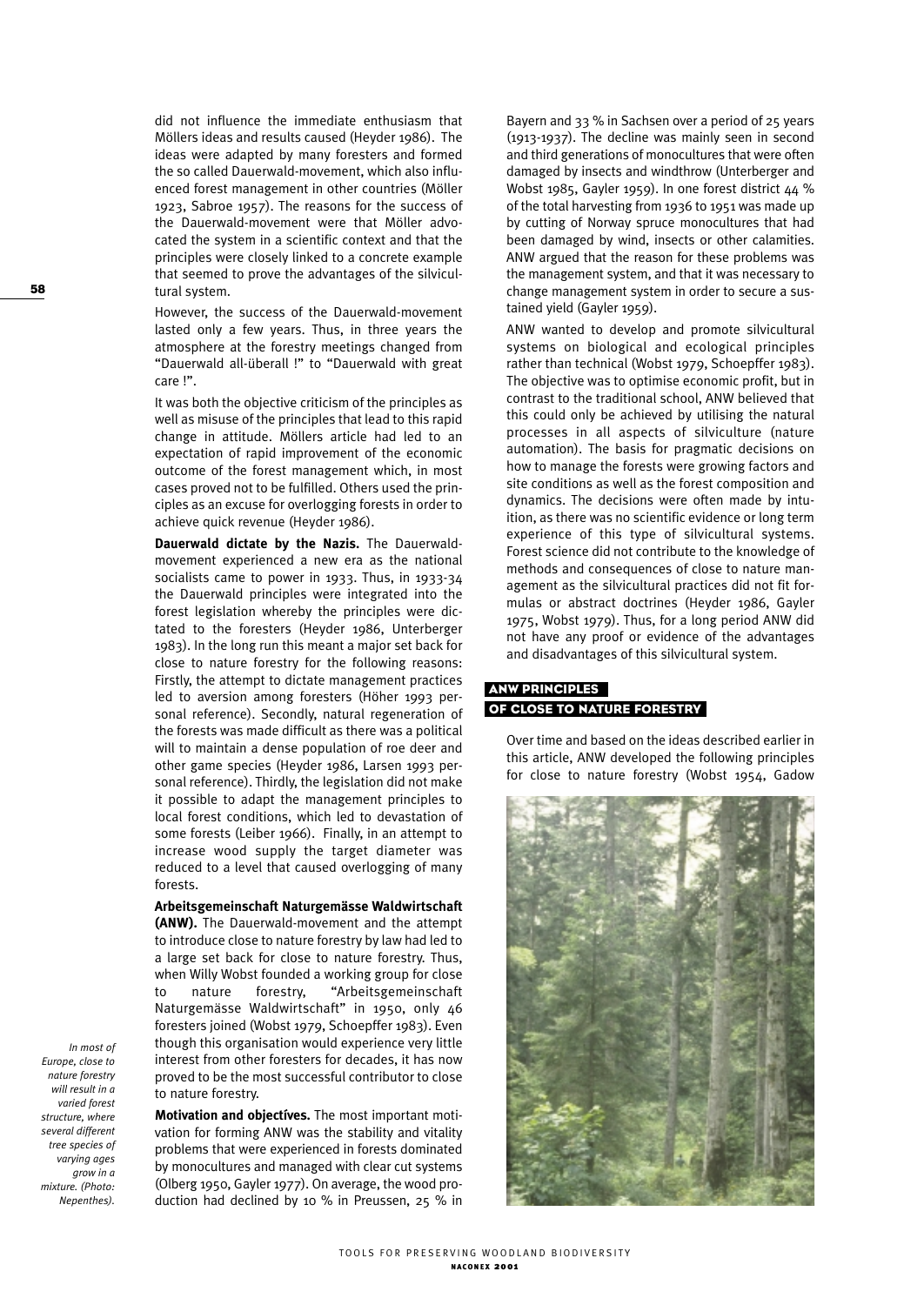1982, Unterbereger & Wobst 1985):

• protection and optimal utilisation of the production potential of a given site by promoting site adapted species

• optimal utilisation of the forest space by natural regeneration and structural diversity

• maintaining a sound and stable forest climate by establishing and managing mixed stands

• production of high quality timber based on "shadow schooling" and management at a single tree level, including target diameter management

• minimal production of small dimensional wood in favour of large dimensions

• increased resistance to calamities by establishing and managing mixed stands of site adapted species \* maintaining a sound and sustainable deer population

Instead of bringing up old theoretical discussions about management principles ANW wanted to make an empirical basis for the discussion based on practical examples from a few forest districts spread all over Germany. These were all managed by close to nature principles. As the state forest administration would not adapt these principles it was mainly private forest districts that introduced close to nature forestry (Wobst 1979, Schoepffer 1955).

### RECENT DEVELOPMENTS

As the forest decline syndrome escalated in the mid 1980s and calamities such as insect attacks and windthrow repeatedly damaged large forest areas. Stability and vitality problems became a serious issue not only for foresters but also for the public, whose awareness of environmental issues grew stronger and stronger at that time as did the demand for protection of endangered species and their natural habitats.

The forest districts that had practised close to nature forestry for decades served as a reference for close to nature forestry compared to traditional management in relation to stability, vitality and environmental protection. They documented that close to nature forests did often have better vitality, stability and nature conservation when compared to traditionally managed forests (Schoeppfer 1975, Otto 1993b, Fähser 1985, Larsen 1995). Further studies of the economic results from close to nature forest districts confirmed that this management form is as feasible as traditional management forms, and even better under some conditions. However, the transformation phase from traditional to close to nature forestry will, in most cases lead to a period with falling revenue (Köpsell 1983 and 1990, Leibundgut 1973, Schütz 1986).

During the 1980s, ANW and other groups working with close to nature forestry have experienced an enormous interest. Thus, from 1982 to 1990 the ANW membership rose from 350 to 1300, a rise that continued during the 1990s.

In Germany principles of close to nature forestry, similar to those defined by ANW, have now been adopted by several state forest administrations where they have been integrated into forest programs setting the guidelines for forest management in state forests.

At a European level, close to nature forestry has been promoted by the organisation Pro Silva since 1989. Pro Silva has overall adopted the ANW principles and is supporting the working groups in many European countries that promote close to nature forestry nationally. Pro Silva recognises that operational guidelines for close to nature forestry must be based on local knowledge and conditions (ecological and economic) and are thereby promoting a process rather than a uniform management system.

# LESSONS LEARNED

Some of the things we can learn from history is that close to nature forestry was not seen as an objective by itself, but as a means to achieve an optimal economical benefit (Wobst 1954, Günther 1983, Schütz 1990). In addition, history tells us that the main incentives for changing forest management practices have often been serious vitality problems, such as forest decline and reduced yield, or catastrophes like major wind throws, as such events leave the forester in a state of creative uncertainty. Even the concept of sustainability, with emphasis on wood production, was developed from a situation where there was lack of wood and destroyed forests (Kremser 1977, Otto 1993a, Janssen 1990).

History also tells us that attempts to introduce close to nature forestry over night, either by dictates from politicians or popular movements within the forestry sector, are likely to create aversion and cause damage to the forests. The reason for this is that close to nature forestry is not a schematic management system but requires deep understanding of local conditions and forest ecology (Leibundgut 1986, Mayer 1984, Thomasius 1992, Mlinsek 1990). Furthermore, the transformation of a forest made up of stands of monocultures to close to nature forest conditions requires long term decisions and dedication.

From the historical background outlined in this article, it could be questioned whether the rise of interest in close to nature forestry during the last 20 years is just another temporary peak, as have occurred during previous centuries.



*In close to nature forestry natural regeneration is preferred to planting. This is seen as less disruptive than clearcutting, at least in the nemoral parts of Europe. (Photo: Nepenthes).*